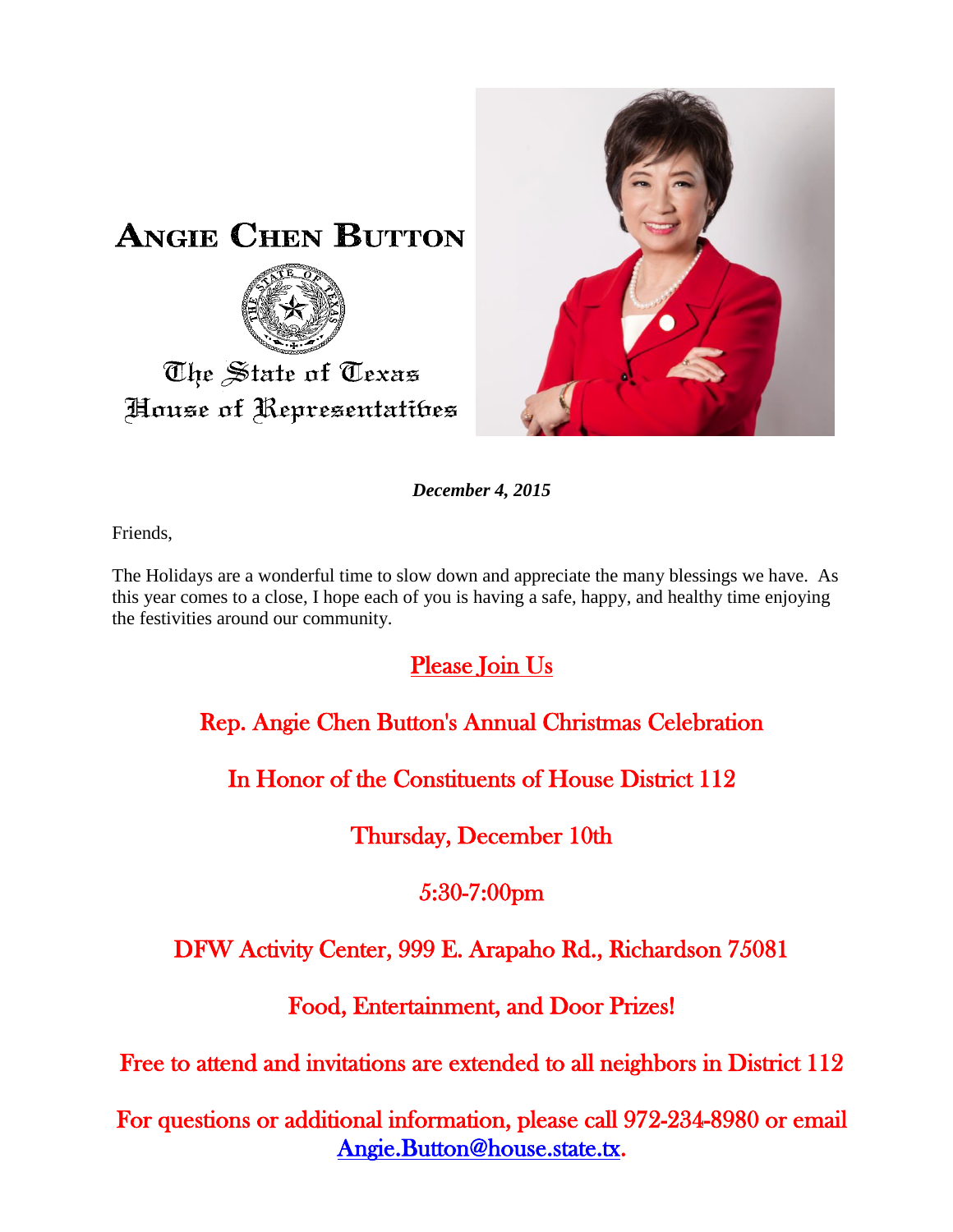### **Around the District**

Veterans Day was November 11th, and I was humbled to join the City of Rowlett in honoring our veterans at a ceremony at the Rowlett Community Center. These men and women have sacrificed so much for all of us. Additionally, I was honored to join the Hella Shriners at their Annual Military Appreciation dinner that they held in Garland for veterans of our Armed Forces.

Last month I attended the Association of Chinese Professionals 70th anniversary V-Day celebration, commemorating the end of WWII and honoring the American Flying Tigers. I had the chance to speak at the American Chinese Federation of Industry and Commerce Conference where I discussed our robust state economy with investors from all over the world.

The annual Richardson Economic Development, Growth, and Expansion (EDGE) Awards took place in November and I was happy to join the chamber and the area rotary clubs in congratulating the Richardson businesses that were honored for their achievements over the past year. I attended the Yellow & Black Tie Gala which helps support the Richardson Methodist hospital system. The United Way of Metropolitan Dallas held their annual Eggs & Issues Breakfast where we discussed the 84th legislative session in depth. I was invited to join my friends and Roundtable members, the Davis's at their Sunday church service at the Rodgers Baptist Church; I really enjoyed getting to meet new faces! I was excited to be able to visit the Sachse Senior Center for their potluck. They have a very large community there and I was very pleased to see how well the City of Sachse was providing for their senior citizens and to hear from seniors on issues that were important to them.

December is always a busy month, and just this past week has proved that to me again! My colleagues from both the Senate and the House that serve the Garland area came together this month to speak at the Garland Chamber's Annual Legislative Affairs Breakfast about the last legislative session. After that chamber event, I rushed downtown to listen to Dallas Mayor Mike Rawlings give the State of the City Address. I was also at the Garland Chamber's Prayer Breakfast hosted by the current Leadership Garland class. And just yesterday, I attended the beautiful Garland Christmas Tree Lighting at the Downtown Garland Square! I hope your holiday season is as full and fulfilling as mine has been so far!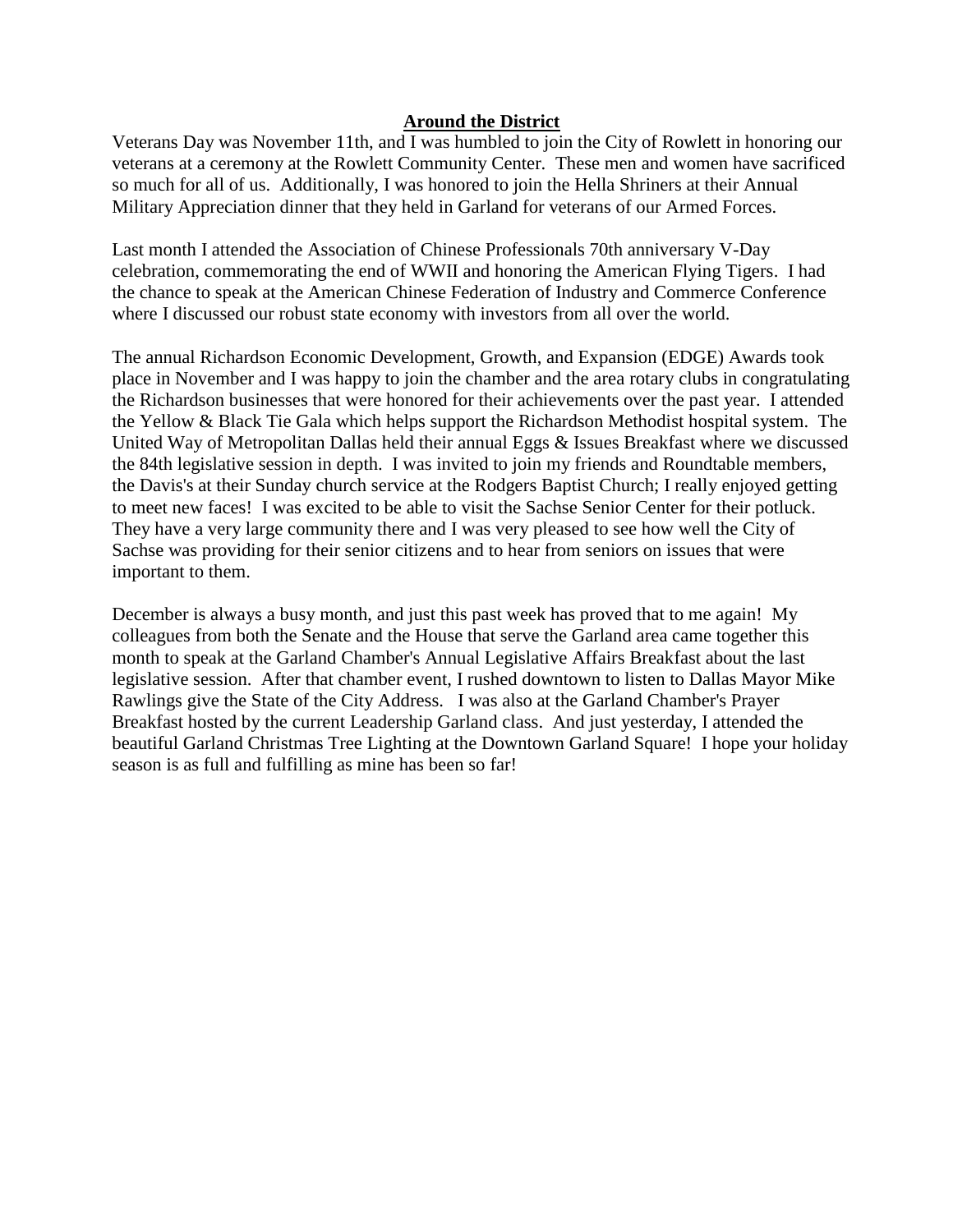

**Pictured with my colleagues Rep. Cindy Burkett, Sen. Don Huffines, Rep. Linda Koop, Sen. Bob Hall, and Rep. Kenneth Sheets with members of the Garland Chamber's Legislative Affairs Committee at the Garland Chamber's Legislative Affairs Breakfast**

#### **Christmas Ornament**

Every year, the Texas House of Representatives places a huge Christmas tree in the House Chamber and asks each of the 150 representatives to provide one ornament decorated by a constituent from their specific district. This year, RISD student Olivia Guernsey from Jess Harben Elementary created a beautiful ornament to be displayed on the House Christmas tree. I would like to thank her for lending her artistic talents to help represent House District 112 this Christmas season.